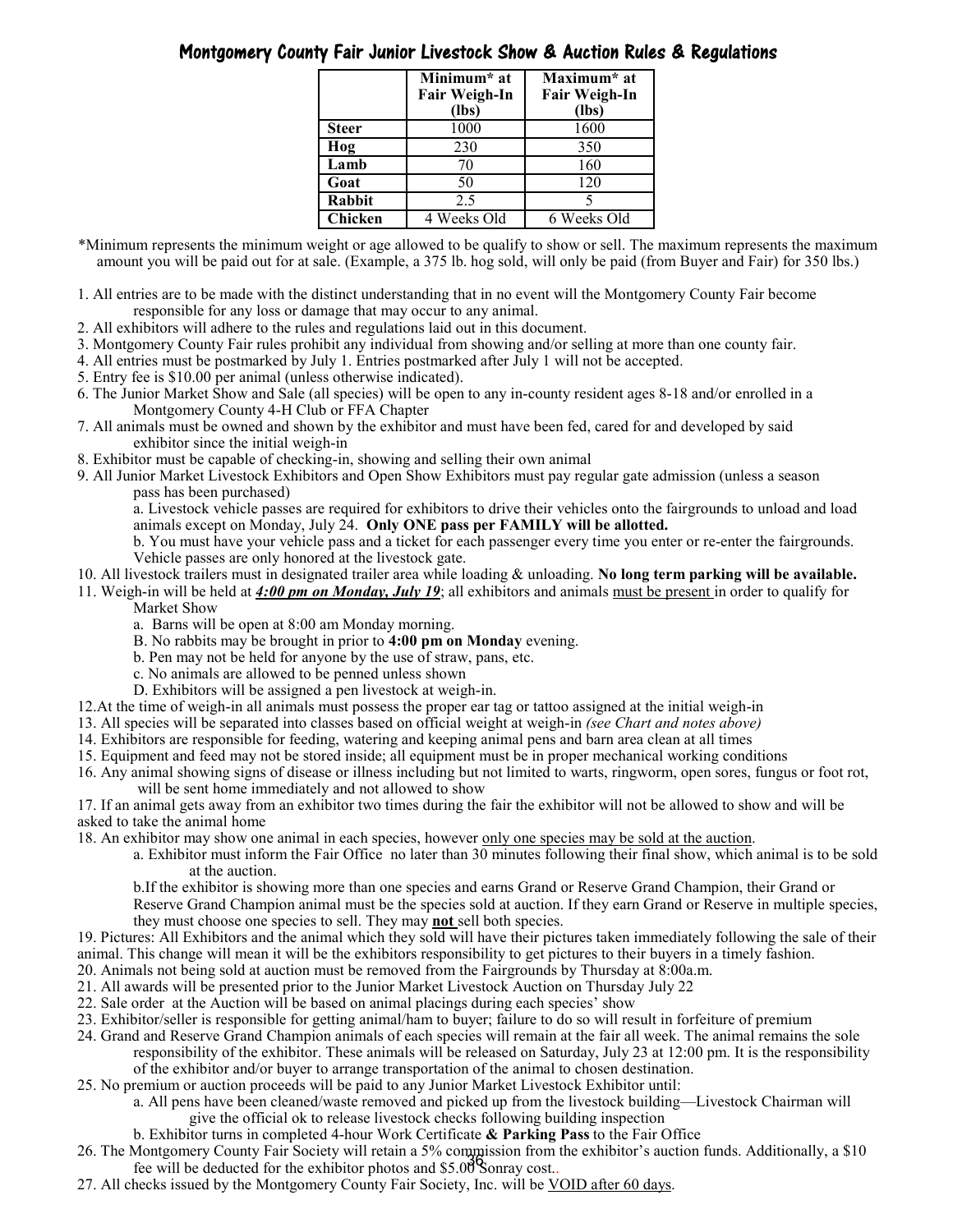# JUNIOR LIVESTOCK SCHEDULE & CLASS SPECIFIC GUIDELINES

| Monday                                                                                                                                                                                                              | Tuesday                                                                                                                                                                                                                                                           | Wednesday                                                                                                                                                                                                                                                                 | Thursday                                                                                                                                                         | Friday                                                                                                                                                                                                                                           | Saturday                                                                                                                                              |
|---------------------------------------------------------------------------------------------------------------------------------------------------------------------------------------------------------------------|-------------------------------------------------------------------------------------------------------------------------------------------------------------------------------------------------------------------------------------------------------------------|---------------------------------------------------------------------------------------------------------------------------------------------------------------------------------------------------------------------------------------------------------------------------|------------------------------------------------------------------------------------------------------------------------------------------------------------------|--------------------------------------------------------------------------------------------------------------------------------------------------------------------------------------------------------------------------------------------------|-------------------------------------------------------------------------------------------------------------------------------------------------------|
| July 18                                                                                                                                                                                                             | July 19                                                                                                                                                                                                                                                           | July 20                                                                                                                                                                                                                                                                   | July 21                                                                                                                                                          | July 22                                                                                                                                                                                                                                          | July 23                                                                                                                                               |
| 8:30-11:00am<br>Cured Ham<br>Check-In<br>11:30am<br>Cured Ham<br>Judging<br>4:00 <sub>pm</sub><br>Livestock Weigh-<br>In for: Hogs,<br>Cattle, Sheep,<br>Goats, Rabbits and<br>Poultry<br>5:30pm<br>Open Horse Show | 8:00am<br>Show MeYouth-<br>Livestock Judging<br>Series Registration<br>$9:00 \text{ am}$<br>Show Me Youth<br>Livestock Judging<br><b>Series</b><br>Followed by<br>Livestock Judging<br>Contest in the<br>afternoon<br>3:00 <sub>pm</sub><br>Showmanship<br>Clinic | 9:00am<br>Market Poultry<br>Show<br>Followed by<br>Market Rabbit<br>Show<br>Followed by<br>Poultry Fun Show<br>3:00 <sub>pm</sub><br>Market Goat Show<br>Followed by<br>Market Sheep<br>Show<br>5:00 <sub>pm</sub><br>Market Steer Show<br>Followed by<br>Market Hog Show | $5:00 \text{pm}$<br><b>Livestock</b><br><b>Buyers</b><br><b>Reception</b><br>7:00 <sub>pm</sub><br>Junior<br><b>Market</b><br><b>Livestock</b><br><b>Auction</b> | 9:00am<br>Jackpot/Open<br>Hog Show<br>Check-In/Weigh-In<br>10:00am<br>Jackpot /Open<br>Hog Show<br>1:00 <sub>pm</sub><br>Jackpot/Open<br>Sheep & Goat<br>Show<br>Check-In/Weigh-In<br>1:30 <sub>pm</sub><br>Jackpot/Open<br>Sheep & Goat<br>Show | 9:00am<br>Jackpot/Open<br>Cattle Show<br>Check-In/Weigh-<br>In<br>10:00am<br>Jackpot/Open<br>Cattle Show<br>11:30am<br>Open Chicken<br>Dinner Contest |

## Cured Ham – S600

#### $Chairman - Bernda VanBooven (314) 223-5911$

1) Registration will be from 8:30 to 11:00 am on Monday, July 19 at the 4-H Building, with judging to follow at  $11:30$  am.

- 2) All hams must have been cured by the 4-H/FFA member during the 2022/2022 fair year.
- 3) No Baskets allowed until Thursday night sale.

#### 4) Only top 10 placing hams will sell at Auction

## Cured Ham Show Sponsored by: Martinsburg Farmers Elevator & Warrenton Oil Company, Cargill

#### Market Hogs – S100

- 1) Hogs must not be over 60lbs at initial weigh-in in March.
- 2) The overall placings of each hog class will be based on the following:  $30\%$  Live placing (On-hoof),  $40\%$  - Sonogram (percent muscle) and  $30\%$  - Average Daily Gain
- 3) There will be Grand and Reserve Grand Champion on Hoof named during the live show
- 4) All Swine Junior Market Exhibitors must be PQA Certified in order to sell at the fair
- 5) All Hogs shown must be Gilt or Barrow (male hogs must be castrated)

#### Market Hog Show Sponsored by: Stevens Insurance, Stevens Farms, Martinsburg Farmers Elevator, MFA Rhineland/Hermann, Mid MO Truck & Trailer, Cargill

## Market Steers – S300

- 1) Steers must be calved by January 1, 2021
- 2) There must be no visible sign of testicles in the steer
- 3) The animal must show no signs of warts or ringworm
- 4) Each steer will be allotted 2' of wall space during the fair
- 5) There will be Grand and Reserve Grand Champion on Hoof named during the live show.
- 6) The overall placings will be based on  $30\%$  Live placing (On-hoof),  $40\%$  Sonogram (percent muscle) and 30% - Average Daily Gain

#### Steer Show Sponsored by: Service & Supply Coop, Loutre Valley Angus & Kent Hall

#### Insurance, Mid Mo Truck & Trailer, Cargill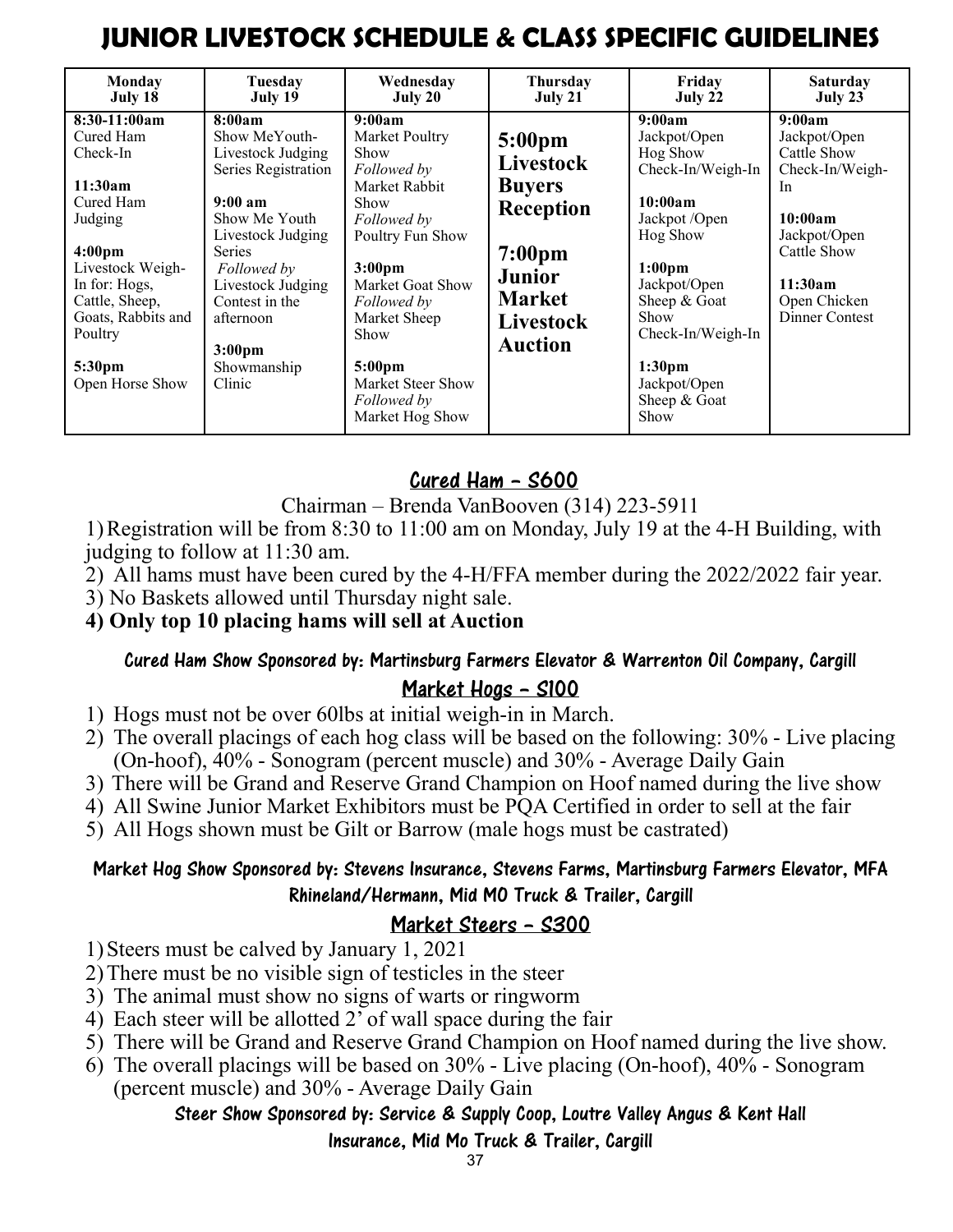# JUNIOR LIVESTOCK SCHEDULE & CLASS SPECIFIC GUIDELINES

## Market Sheep – S200

- 1) All sheep must have a USDA Scrapie Tag
- 2) All sheep shown must be weather or ewe (male sheep must be castrated)
- 3) No Date of Birth requirement for Market Sheep
- 4) There will be Grand and Reserve Grand Champion on Hoof named during the live show.
- 5) Overall placings will be based on  $30\%$  Live placing (On-hoof),  $40\%$  Sonogram (percent muscle) and  $30\%$  - Average Daily Gain

#### Sheep Show Sponsored by: Queathem Insurance and Jeff Porter-State Senate

## Market Goats – S700

- 1) All goats must have a USDA Scrapie Tag
- 2) All goats shown must be a weather or doe (male goats must be castrated)
- 3) Acceptable breeds for show: Nubian, Kiko, Boer, Spanish, Savanah, Myotonic or crosses of these breeds. May be purebred or grade.
- 4) There will be Grand and Reserve Grand Champion on Hoof named during the live show
- 5) Overall placings will be based on  $30\%$  Live placing (On-hoof),  $40\%$  Sonogram (percent muscle) and  $30\%$  - Average Daily Gain
- 6) No Date of Birth requirement for Market Goats

## Goat show Sponsored by: Gilbert & Sons Construction and United Country Land & Lake Properties, Cargill

## Market Poultry – S500

## Chairman – Sarah and Emma Szachnieski (314) 608-5299

- 1) Each pen will be comprised of 3 fryers (must be of Cornish X breed)
- $(2)$  Each bird must be 4-6 weeks old
- 3) Use only shavings in pen
- 4) Be sure that the pen is free of external parasites
- 4) All Market Poultry must remain in poultry barn until end of livestock sale
- 5) Premiums will be waived if poultry are removed prior

## Poultry Show Sponsored by: Brandkamp Cabinets LLC and Cargill

## Market Rabbits – S400

## Chairman – Tammy Teeter (314) 630-0243 and Kristie Eldringhoff (573) 220-9616

- 1. Market Rabbit must not be over 70 days old
- 2. All Market Rabbits must remain in the rabbit barn until end of livestock sale
- 3. Premiums will be waived if rabbits are removed prior

#### Rabbit Show Sponsored by: Brandkamp Cabinets LLC, Cargill and Yardbirds Greenhouses LLC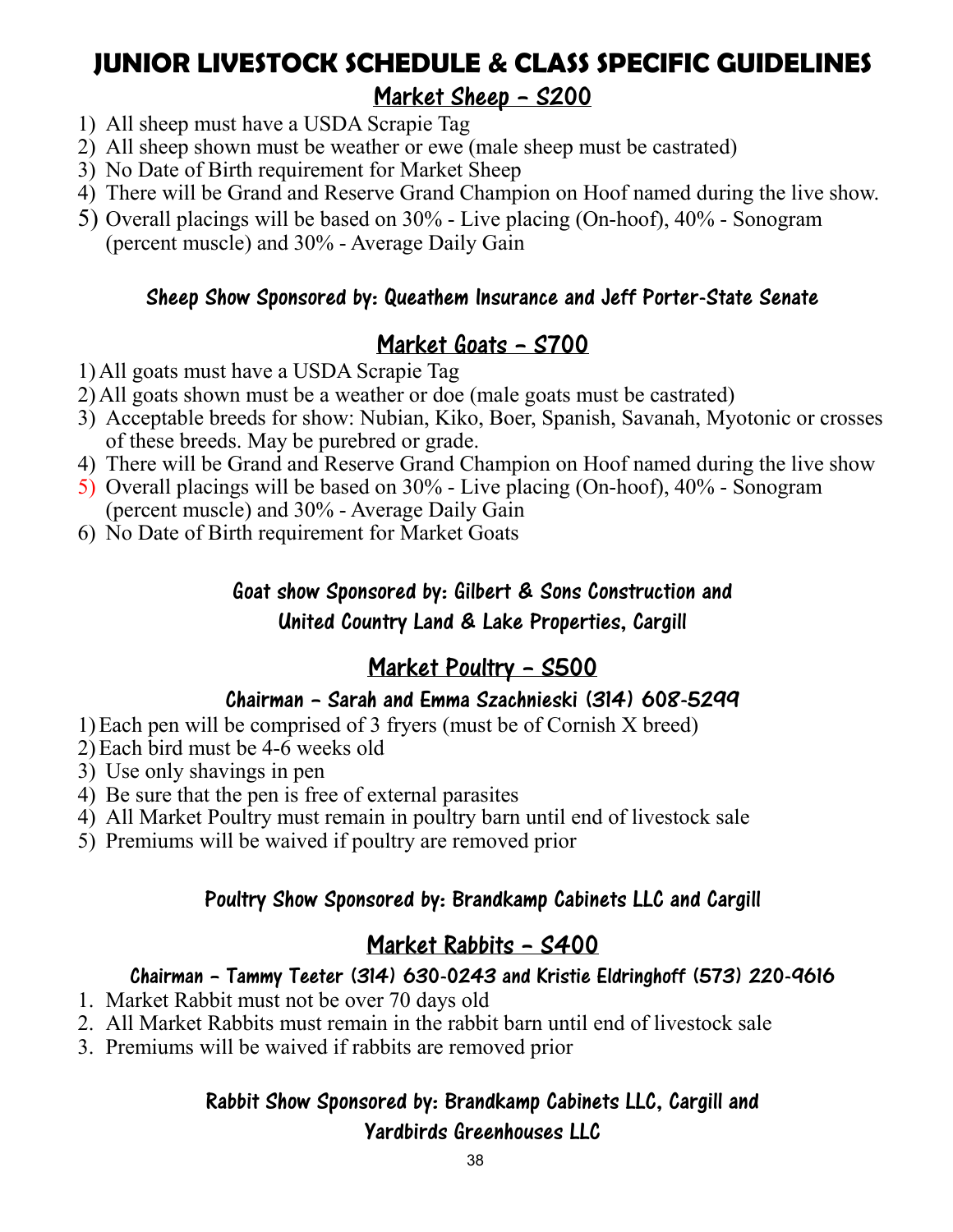# JUNIOR MARKET LIVESTOCK ENTRY FORM

4-H and FFA Exhibitors

MUST BE POSTMARKED BY JULY 1, 2022 (will NOT be accepted if postmarked after July 1st)

Mail to: Montgomery County Fair, PO Box 11, Montgomery City, MO 63361

Instructions: Use only one form per Exhibitor per Species. Use this form for all Junior Market Livestock classes. Copy this form as needed. You may also access this form on our web site: www.montgomerycountyfair.org.

|                                                   | ** Only one (1) entry form per exhibitor**               |  |
|---------------------------------------------------|----------------------------------------------------------|--|
| Exhibitor's Age (as of Jan.1): __________________ |                                                          |  |
|                                                   |                                                          |  |
|                                                   | _County of Residence: __________________________________ |  |
|                                                   |                                                          |  |

#### Class Name and Numbers

| Jr. Market Hogs S100    | Jr. Market Sheep S200   |                | Jr. Market Cattle S-300 |  |
|-------------------------|-------------------------|----------------|-------------------------|--|
| Jr. Market Rabbits S400 | Jr. Market Poultry S500 | Cured Ham S600 | Jr. Market Goats S700   |  |

| <b>Class Name</b> | <b>Class Number</b> | <b>Breed</b> | Tattoo/Ear Tag # | <b>Animal Birth Date</b> |
|-------------------|---------------------|--------------|------------------|--------------------------|
|                   |                     |              |                  |                          |
|                   |                     |              |                  |                          |
|                   |                     |              |                  |                          |
|                   |                     |              |                  |                          |

| Junior Market Livestock Show/Entry Fees (\$10.00 per entry)<br>I acknowledge I have read and understand the |                                         |     |  |                                                                                                 |           |  |
|-------------------------------------------------------------------------------------------------------------|-----------------------------------------|-----|--|-------------------------------------------------------------------------------------------------|-----------|--|
| Livestock General Rules and Regulations on<br>pages 34-36. I agree to abide by them in                      | Sheep                                   | $=$ |  | Poultry                                                                                         | $=$       |  |
| addition to the rules and classifications that                                                              | Swine                                   | $=$ |  | Cured Ham                                                                                       | $=$       |  |
| apply to my classes listed on pages 37-38. I<br>understand that failure to do so may result in              | Cattle                                  | $=$ |  | Goat                                                                                            | $=$       |  |
| dis-qualification and ineligible to sell. I hereby                                                          | Rabbit                                  | $=$ |  |                                                                                                 |           |  |
| release the MONTGOMERY COUNTY FAIR from<br>any liability resulting from loss, damage or injury              | Total Number of Animals Entered =       |     |  |                                                                                                 |           |  |
| to person, livestock or other property.                                                                     |                                         |     |  |                                                                                                 | x \$10.00 |  |
| <b>Exhibitor Signature:</b>                                                                                 |                                         |     |  | Total Show/Entry Fees $=  (a) $                                                                 |           |  |
|                                                                                                             |                                         |     |  |                                                                                                 |           |  |
|                                                                                                             |                                         |     |  | <b>ADVANCED CAMPING RESERVATIONS</b>                                                            |           |  |
|                                                                                                             | *** MUST ATTACH ADDITIONAL CAMPING FORM |     |  |                                                                                                 |           |  |
|                                                                                                             |                                         |     |  |                                                                                                 |           |  |
|                                                                                                             |                                         |     |  | LOCATED ON PAGE 43***                                                                           |           |  |
| Entries must be signed by the 4-H Club                                                                      |                                         |     |  | Total Camping Fees = $ _{{(b)}}$                                                                |           |  |
| Leader or FFA Advisor in accordance with                                                                    |                                         |     |  |                                                                                                 |           |  |
| exhibitor registration.                                                                                     |                                         |     |  | <b>OPTIONAL Season Pass Purchase</b>                                                            |           |  |
|                                                                                                             |                                         |     |  | (OPTIONAL PURCHASE: \$40 PER SEASON PASS,<br>NOTE: THERE WILL BE A \$10 ENTRY FEE WEDNESDAY (c) |           |  |
|                                                                                                             |                                         |     |  | and \$15 ENTRY FEE THURSDAY TO GET ON THE<br>GROUNDS WITHOUT A SEASON PASS) =                   |           |  |